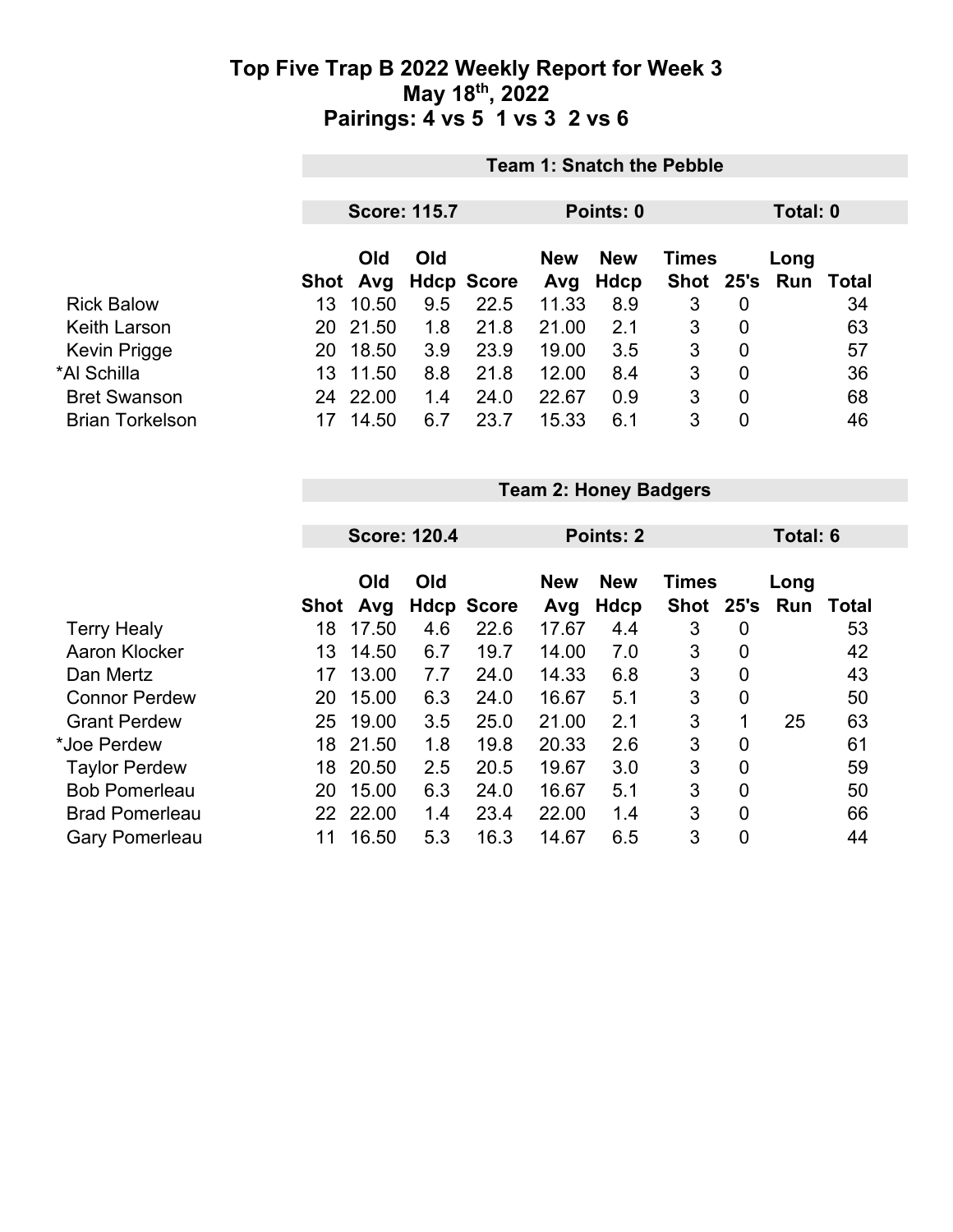|                         | <b>Team 3: Loss Leaders</b> |                        |                     |                   |                   |                    |              |                |                             |    |
|-------------------------|-----------------------------|------------------------|---------------------|-------------------|-------------------|--------------------|--------------|----------------|-----------------------------|----|
|                         |                             |                        | <b>Score: 119.1</b> |                   |                   | Points: 2          |              | Total: 4       |                             |    |
|                         |                             | <b>Old</b><br>Shot Avg | Old                 | <b>Hdcp Score</b> | <b>New</b><br>Avg | <b>New</b><br>Hdcp | <b>Times</b> |                | Long<br>Shot 25's Run Total |    |
| Dean Larson             | 15                          | 15.50                  | 6.0                 | 21.0              | 15.33             | 6.1                | 3            | $\mathbf 0$    |                             | 46 |
| <b>Anthony Marshall</b> | 21                          | 19.00                  | 3.5                 | 24.0              | 19.67             | 3.0                | 3            | $\overline{0}$ |                             | 59 |
| Lauren McMillan         |                             | 23 21.00               | 2.1                 | 24.0              | 21.67             | 1.6                | 3            | $\overline{0}$ |                             | 65 |
| Michael McMillan        |                             | 22 22.50               | 1.1                 | 23.1              | 22.33             | 1.2                | 3            | $\overline{0}$ |                             | 67 |
| *Scott McMillan         | 22                          | 18.00                  | 4.2                 | 24.0              | 19.33             | 3.3                | 3            | $\overline{0}$ |                             | 58 |
| <b>Jared Zolik</b>      | 22                          | 19.00                  | 3.5                 | 24.0              | 20.00             | 2.8                | 3            | 0              |                             | 60 |

|                  |     |            | <b>Score: 118.0</b> |                     |            | Points: 1                  |   |   |                     | Total: 1 |
|------------------|-----|------------|---------------------|---------------------|------------|----------------------------|---|---|---------------------|----------|
|                  |     | Old<br>Old |                     |                     | <b>New</b> | <b>New</b><br><b>Times</b> |   |   | Long                |          |
|                  |     |            |                     | Shot Avg Hdcp Score |            | Avg Hdcp                   |   |   | Shot 25's Run Total |          |
| Dave Dave        | 21  | 20.50      | 2.5                 | 23.5                | 20.67      | 2.3                        | 3 | 0 |                     | 62       |
| <b>Fred Fred</b> | 19. | 13.00      | 7.7                 | 24.0                | 15.00      | 6.3                        | 3 | 0 |                     | 45       |
| Jerry Freese     | 19  | 19.00      | 3.5                 | 22.5                | 19.00      | 3.5                        | 3 | 0 |                     | 57       |
| *Gary Gary       |     | 23 22.50   | 1.1                 | 24.0                | 22.67      | 0.9                        | 3 | 0 |                     | 68       |
| Jeremy Jeremy    | 24  | 24.00      | 0.0                 | 24.0                | 24.00      | 0.0                        | 3 |   |                     | 72       |

**Team 4: Fred's Shoe Repair**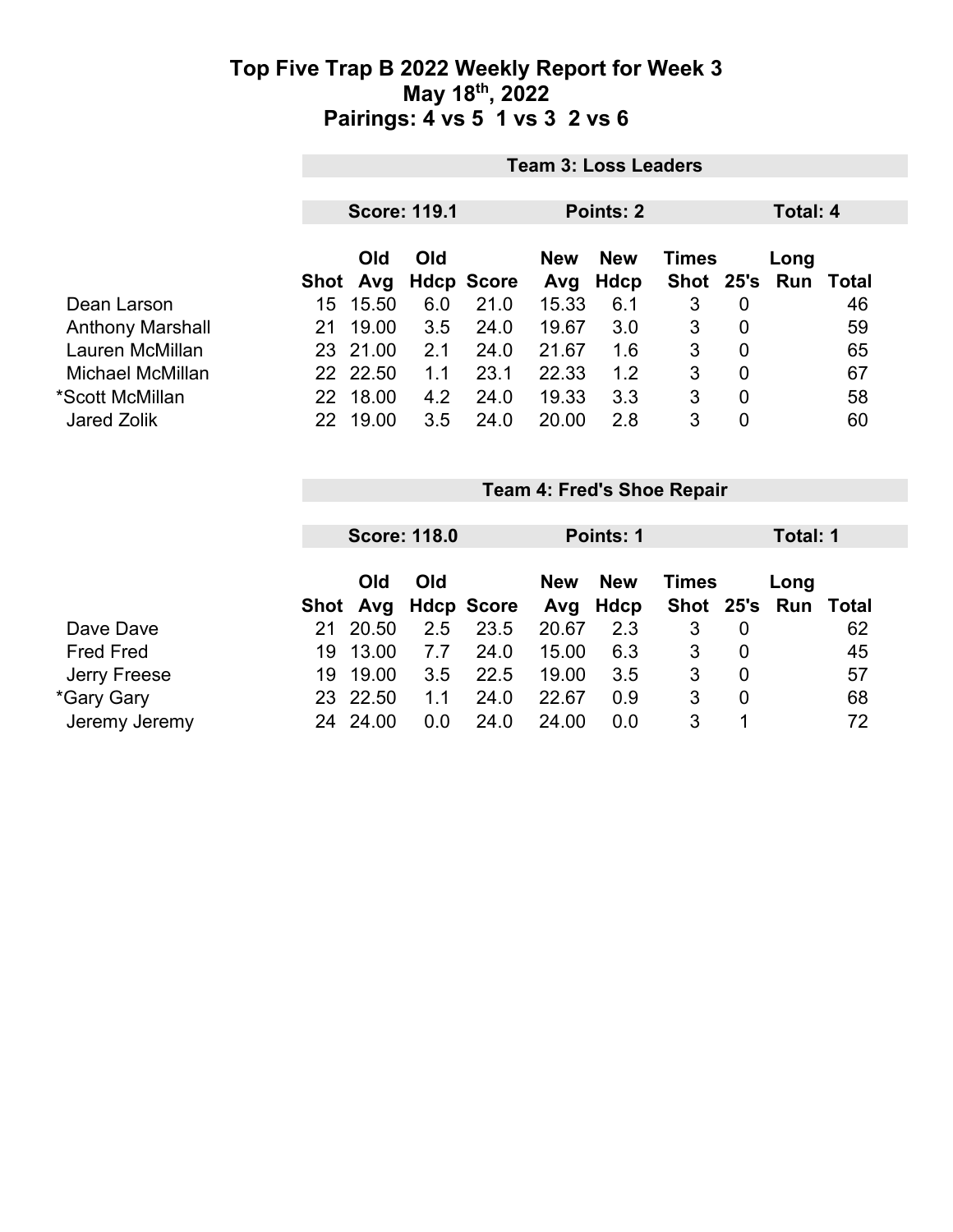|                        | <b>Team 5: Mallards</b> |          |                     |                   |                            |             |      |                |          |                  |  |
|------------------------|-------------------------|----------|---------------------|-------------------|----------------------------|-------------|------|----------------|----------|------------------|--|
|                        |                         |          | <b>Score: 118.0</b> |                   |                            | Points: 1   |      |                | Total: 5 |                  |  |
|                        | Old<br>Old              |          |                     | <b>New</b>        | <b>New</b><br><b>Times</b> |             |      | Long           |          |                  |  |
|                        | Shot                    | Avg      |                     | <b>Hdcp Score</b> | Avg                        | <b>Hdcp</b> | Shot | 25's           |          | <b>Run Total</b> |  |
| Nick Corniea           | 20                      | 21.00    | 2.1                 | 22.1              | 20.67                      | 2.3         | 3    | 0              |          | 62               |  |
| <b>Todd Corniea</b>    | 21                      | 24.00    | 0.0                 | 21.0              | 23.00                      | 0.7         | 3    | 0              |          | 69               |  |
| Dennis Gertgen         |                         | 22 20.50 | 2.5                 | 24.0              | 21.00                      | 2.1         | 3    | $\overline{0}$ |          | 63               |  |
| Dan LeBeda             | 19                      | 18.50    | 3.9                 | 22.9              | 18.67                      | 3.7         | 3    | 0              |          | 56               |  |
| <b>Stuart Nordbury</b> | 25                      | 21.50    | 1.8                 | 25.0              | 22.67                      | 0.9         | 3    | 1              | 25       | 68               |  |
| <b>Steve Norenberg</b> | 13                      | 17.50    | 4.6                 | 17.6              | 16.00                      | 5.6         | 3    | 0              |          | 48               |  |
| <b>David Parker</b>    |                         | 22 21.00 | 2.1                 | 24.0              | 21.33                      | 1.9         | 3    | 0              |          | 64               |  |
| Jon Schmidt            | 8                       | 14.00    | 7.0                 | 15.0              | 12.00                      | 8.4         | 3    | 0              |          | 36               |  |

|                           |             | <b>Team 6: Firing Blanks</b> |                     |                   |                   |                           |                             |             |                 |              |  |
|---------------------------|-------------|------------------------------|---------------------|-------------------|-------------------|---------------------------|-----------------------------|-------------|-----------------|--------------|--|
|                           |             |                              | <b>Score: 118.4</b> |                   | Points: 0         |                           |                             |             | <b>Total: 2</b> |              |  |
|                           | <b>Shot</b> | Old<br>Avg                   | Old                 | <b>Hdcp Score</b> | <b>New</b><br>Avg | <b>New</b><br><b>Hdcp</b> | <b>Times</b><br><b>Shot</b> | 25's        | Long<br>Run     | <b>Total</b> |  |
| Joe Drinka                | 11          | 19.50                        | 3.2                 | 14.2              | 16.67             | 5.1                       | 3                           | 0           |                 | 50           |  |
| <b>William Hildebrand</b> | 16          | 12.00                        | 8.4                 | 24.0              | 13.33             | 7.5                       | 3                           | 0           |                 | 40           |  |
| <b>Brianna Klein</b>      | 13          | 13.00                        | 7.7                 | 20.7              | 13.00             | 7.7                       | 3                           | 0           |                 | 39           |  |
| Ron Lagace                | 15          | 13.50                        | 7.4                 | 22.4              | 14.00             | 7.0                       | 3                           | 0           |                 | 42           |  |
| <b>Tyler Paskey</b>       | 22          | 19.50                        | 3.2                 | 24.0              | 20.33             | 2.6                       | 3                           | 0           |                 | 61           |  |
| *Brian Pevito             | 22          | 20.50                        | 2.5                 | 24.0              | 21.00             | 2.1                       | 3                           | 0           |                 | 63           |  |
| Lynn Pevito               | 6           | 11.00                        | 9.1                 | 15.1              | 9.33              | 10.3                      | 3                           | $\mathbf 0$ |                 | 28           |  |
| <b>Ryan Simon</b>         | 13          | 15.50                        | 6.0                 | 19.0              | 14.67             | 6.5                       | 3                           | 0           |                 | 44           |  |
| <b>Tom Simon</b>          | 17          | 19.00                        | 3.5                 | 20.5              | 18.33             | 4.0                       | 3                           | 0           |                 | 55           |  |
| Ryan Vanderlau            | 22          | 14.50                        | 6.7                 | 24.0              | 17.00             | 4.9                       | 3                           | $\mathbf 0$ |                 | 51           |  |

| Super Shooters: Grant Perdew |                        | -25 |
|------------------------------|------------------------|-----|
|                              | <b>Stuart Nordbury</b> | 25  |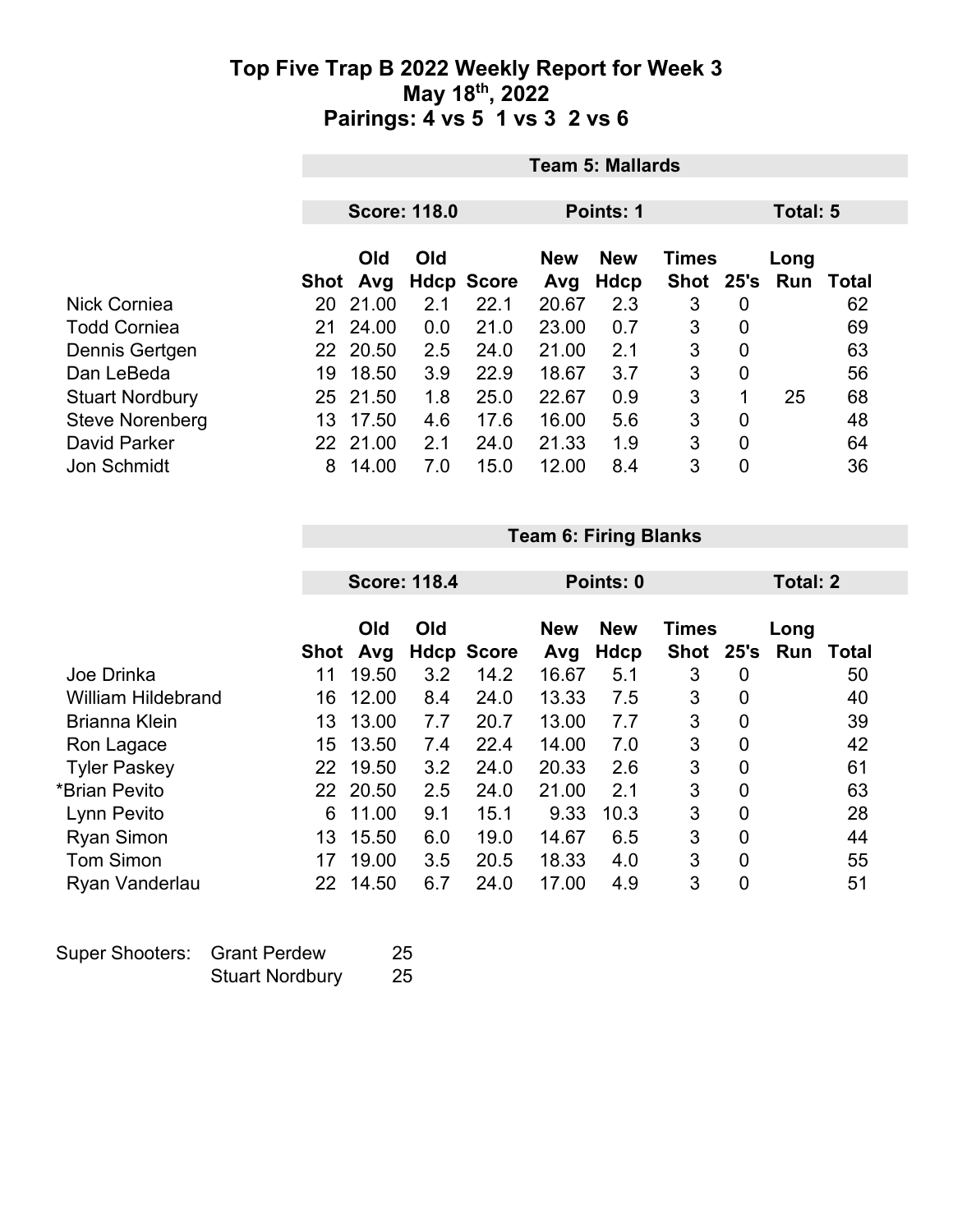# **Top Five Trap B 2022 Team Standings through week 3**

| Team 2 | <b>Honey Badgers</b>      | 6.0 |
|--------|---------------------------|-----|
| Team 5 | <b>Mallards</b>           | 5.0 |
| Team 3 | <b>Loss Leaders</b>       | 4.0 |
| Team 6 | <b>Firing Blanks</b>      | 2.0 |
| Team 4 | <b>Fred's Shoe Repair</b> | 1.0 |
| Team 1 | <b>Snatch the Pebble</b>  | 0.0 |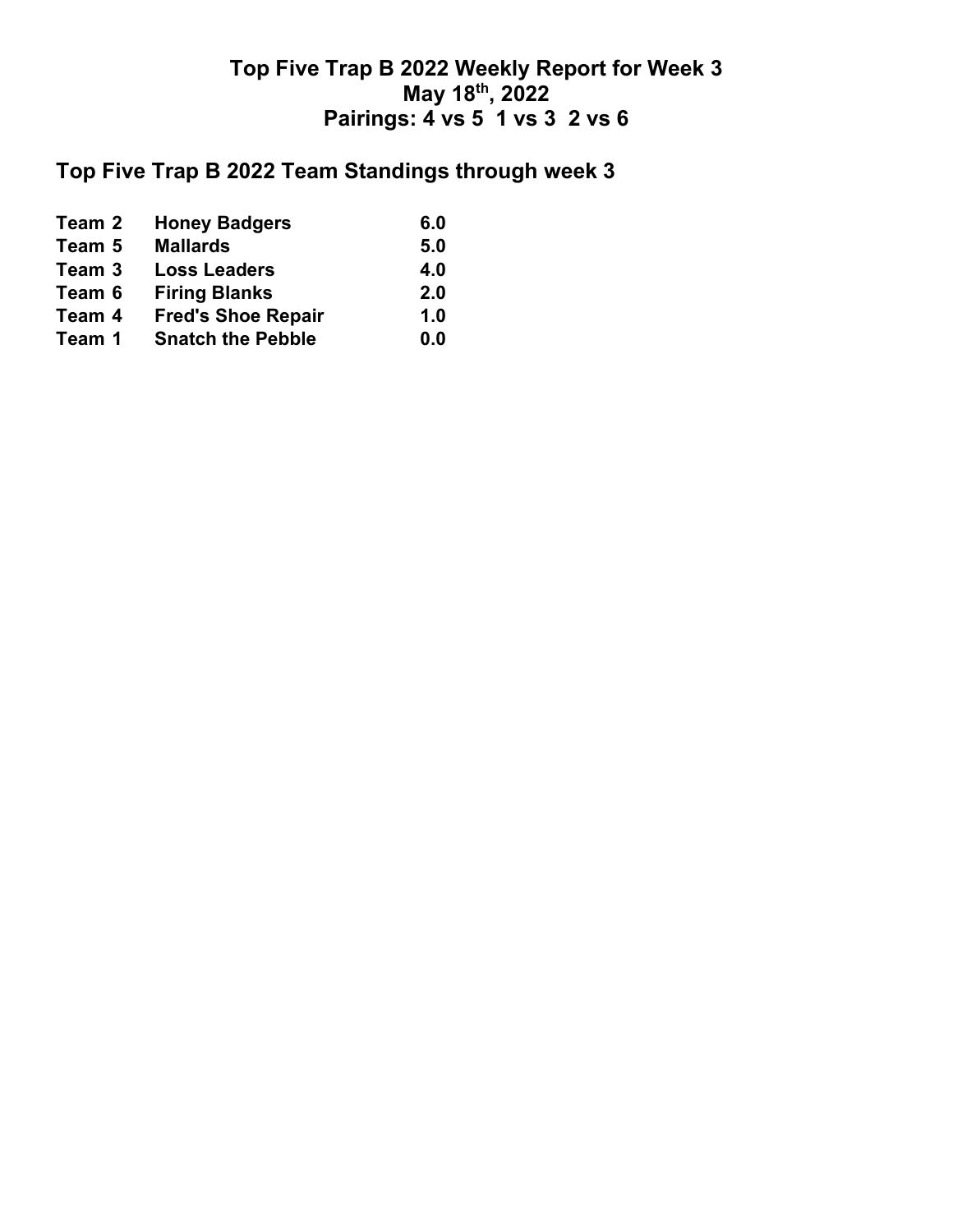# **Top Five Trap B 2022 Total Target Leaders Through Week 3**

| Shooter                 | Total | Avg   | <b>Rounds Straights Team</b> |   |                           |
|-------------------------|-------|-------|------------------------------|---|---------------------------|
| Jeremy Jeremy           | 72    | 24.00 | 3                            | 1 | <b>Fred's Shoe Repair</b> |
| <b>Todd Corniea</b>     | 69    | 23.00 | 3                            | 0 | <b>Mallards</b>           |
| <b>Bret Swanson</b>     | 68    | 22.67 | 3                            | 0 | <b>Snatch the Pebble</b>  |
| <b>Gary Gary</b>        | 68    | 22.67 | 3                            | 0 | <b>Fred's Shoe Repair</b> |
| <b>Stuart Nordbury</b>  | 68    | 22.67 | 3                            | 1 | <b>Mallards</b>           |
| <b>Michael McMillan</b> | 67    | 22.33 | 3                            | 0 | <b>Loss Leaders</b>       |
| <b>Brad Pomerleau</b>   | 66    | 22.00 | 3                            | 0 | <b>Honey Badgers</b>      |
| Lauren McMillan         | 65    | 21.67 | 3                            | 0 | <b>Loss Leaders</b>       |
| <b>David Parker</b>     | 64    | 21.33 | 3                            | 0 | <b>Mallards</b>           |
| <b>Brian Pevito</b>     | 63    | 21.00 | 3                            | 0 | <b>Firing Blanks</b>      |
| <b>Grant Perdew</b>     | 63    | 21.00 | 3                            | 1 | <b>Honey Badgers</b>      |
| <b>Keith Larson</b>     | 63    | 21.00 | 3                            | 0 | <b>Snatch the Pebble</b>  |
| Dennis Gertgen          | 63    | 21.00 | 3                            | 0 | <b>Mallards</b>           |
| Dave Dave               | 62    | 20.67 | 3                            | 0 | <b>Fred's Shoe Repair</b> |
| <b>Nick Corniea</b>     | 62    | 20.67 | 3                            | 0 | <b>Mallards</b>           |
| Joe Perdew              | 61    | 20.33 | 3                            | 0 | <b>Honey Badgers</b>      |
| <b>Tyler Paskey</b>     | 61    | 20.33 | 3                            | 0 | <b>Firing Blanks</b>      |
| <b>Jared Zolik</b>      | 60    | 20.00 | 3                            | 0 | Loss Leaders              |
| <b>Taylor Perdew</b>    | 59    | 19.67 | 3                            | 0 | <b>Honey Badgers</b>      |
| <b>Anthony Marshall</b> | 59    | 19.67 | 3                            | 0 | Loss Leaders              |
| <b>Scott McMillan</b>   | 58    | 19.33 | 3                            | 0 | <b>Loss Leaders</b>       |
| Kevin Prigge            | 57    | 19.00 | 3                            | 0 | <b>Snatch the Pebble</b>  |
| <b>Jerry Freese</b>     | 57    | 19.00 | 3                            | 0 | <b>Fred's Shoe Repair</b> |
| Dan LeBeda              | 56    | 18.67 | 3                            | 0 | <b>Mallards</b>           |
| <b>Tom Simon</b>        | 55    | 18.33 | 3                            | 0 | <b>Firing Blanks</b>      |
| <b>Terry Healy</b>      | 53    | 17.67 | 3                            | 0 | <b>Honey Badgers</b>      |
| Ryan Vanderlau          | 51    | 17.00 | 3                            | 0 | <b>Firing Blanks</b>      |
| <b>Connor Perdew</b>    | 50    | 16.67 | 3                            | 0 | <b>Honey Badgers</b>      |
| Joe Drinka              | 50    | 16.67 | 3                            | 0 | <b>Firing Blanks</b>      |
| <b>Bob Pomerleau</b>    | 50    | 16.67 | 3                            | 0 | <b>Honey Badgers</b>      |
| <b>Steve Norenberg</b>  | 48    | 16.00 | 3                            | 0 | <b>Mallards</b>           |
| Dean Larson             | 46    | 15.33 | 3                            | 0 | <b>Loss Leaders</b>       |
| <b>Brian Torkelson</b>  | 46    | 15.33 | 3                            | 0 | <b>Snatch the Pebble</b>  |
| <b>Fred Fred</b>        | 45    | 15.00 | 3                            | 0 | <b>Fred's Shoe Repair</b> |
| <b>Ryan Simon</b>       | 44    | 14.67 | 3                            | 0 | <b>Firing Blanks</b>      |
| <b>Gary Pomerleau</b>   | 44    | 14.67 | 3                            | 0 | <b>Honey Badgers</b>      |
| Dan Mertz               | 43    | 14.33 | 3                            | 0 | <b>Honey Badgers</b>      |
| Aaron Klocker           | 42    | 14.00 | 3                            | 0 | <b>Honey Badgers</b>      |